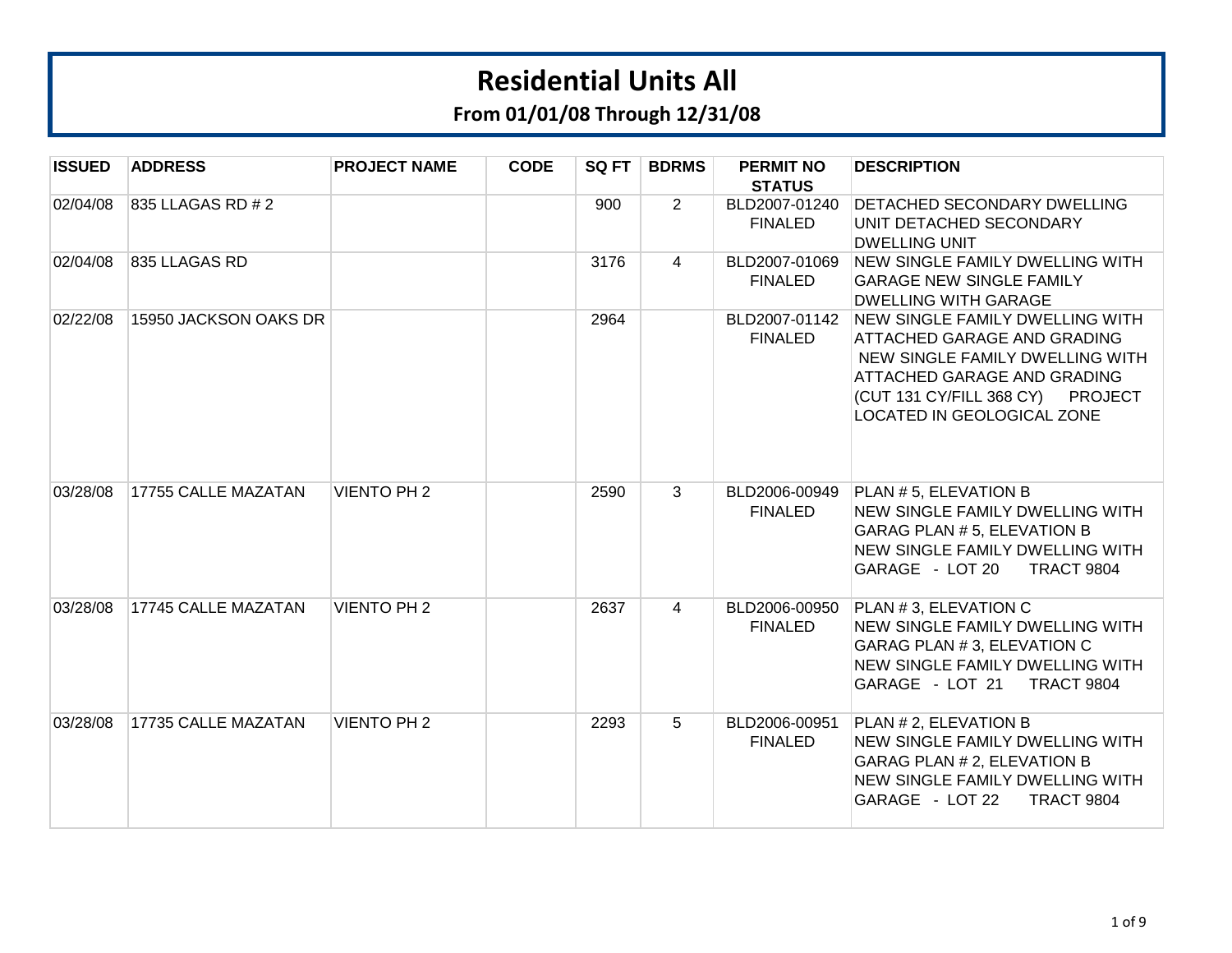**From 01/01/08 Through 12/31/08**

| 03/28/08 | 17725 CALLE MAZATAN | <b>VIENTO PH 2</b> | 2637 | 4              | <b>FINALED</b>                  | BLD2006-00952   PLAN # 3, ELEVATION A<br>NEW SINGLE FAMILY DWELLING WITH<br>GARAG PLAN # 3, ELEVATION A<br>NEW SINGLE FAMILY DWELLING WITH<br>GARAGE - LOT 23 TRACT 9804             |
|----------|---------------------|--------------------|------|----------------|---------------------------------|--------------------------------------------------------------------------------------------------------------------------------------------------------------------------------------|
| 03/28/08 | 17715 CALLE MAZATAN | <b>VIENTO PH 2</b> | 1669 | $\overline{3}$ | BLD2006-00953<br><b>FINALED</b> | PLAN # 1, ELEVATION C<br><b>NEW SINGLE FAMILY DWELLING WITH</b><br>GARAG PLAN # 1, ELEVATION C<br>NEW SINGLE FAMILY DWELLING WITH<br>GARAGE - LOT 24 TRACT 9804                      |
| 05/16/08 | 17705 CALLE MAZATAN | <b>VIENTO PH3</b>  | 2579 | 5              | BLD2008-00281<br><b>FINALED</b> | PLAN # 4, ELEVATION D<br>NEW SINGLE FAMILY DWELLING WITH<br>GARA PLAN # 4, ELEVATION D<br>NEW SINGLE FAMILY DWELLING WITH<br>GARAGE - LOT 25<br><b>TRACT 9858</b>                    |
| 05/16/08 | 17790 CALLE MAZATAN | <b>VIENTO PH3</b>  | 2293 | 5              | <b>FINALED</b>                  | BLD2008-00282 PLAN # 2, ELEVATION C<br><b>NEW SINGLE FAMILY DWELLING WITH</b><br><b>GARAG PLAN # 2, ELEVATION C</b><br>NEW SINGLE FAMILY DWELLING WITH<br>GARAGE - LOT 26 TRACT 9858 |
| 05/16/08 | 17780 CALLE MAZATAN | <b>VIENTO PH3</b>  | 3185 | $\overline{4}$ | BLD2008-00283<br><b>FINALED</b> | PLAN # 6, ELEVATION D<br>NEW SINGLE FAMILY DWELLING WITH<br>GARA PLAN # 6, ELEVATION D<br>NEW SINGLE FAMILY DWELLING WITH<br>GARAGE - LOT 27 TRACT 9858                              |
| 05/16/08 | 17770 CALLE MAZATAN | <b>VIENTO PH3</b>  | 2293 | 5              | BLD2008-00284<br><b>FINALED</b> | PLAN # 2, ELEVATION C<br><b>NEW SINGLE FAMILY DWELLING WITH</b><br>GARAG PLAN # 2, ELEVATION C<br>NEW SINGLE FAMILY DWELLING WITH<br>GARAGE - LOT 28<br><b>TRACT 9858</b>            |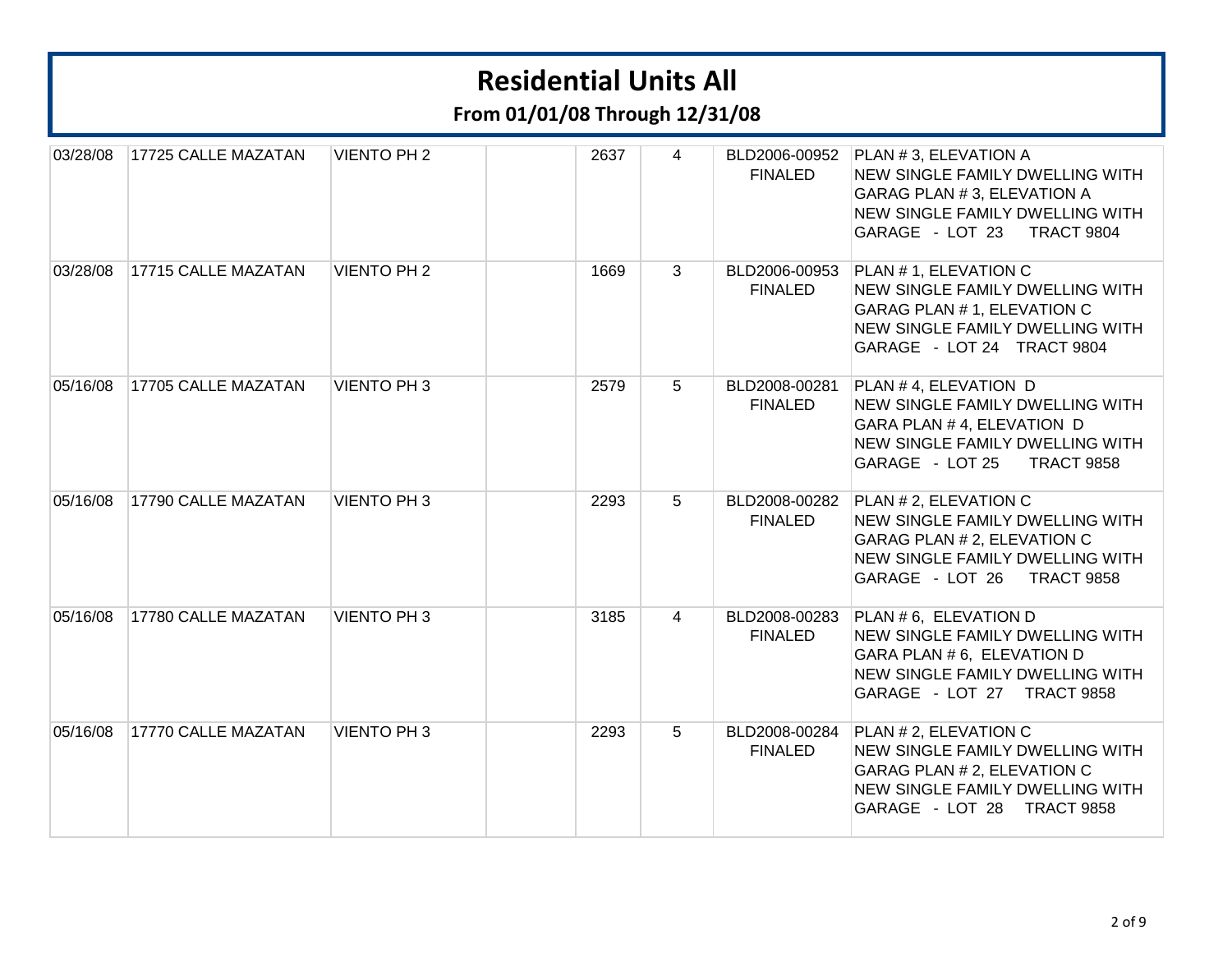**From 01/01/08 Through 12/31/08**

| 05/16/08 | 17760 CALLE MAZATAN | <b>VIENTO PH3</b> | 1669 | 3              | BLD2008-00285<br><b>FINALED</b> | <b>PLAN # 1, ELEVATION B</b><br>NEW SINGLE FAMILY DWELLING WITH<br>GARAG PLAN # 1, ELEVATION B<br>NEW SINGLE FAMILY DWELLING WITH<br>GARAGE - LOT 29 TRACT 9858          |
|----------|---------------------|-------------------|------|----------------|---------------------------------|--------------------------------------------------------------------------------------------------------------------------------------------------------------------------|
| 05/16/08 | 17750 CALLE MAZATAN | <b>VIENTO PH3</b> | 2579 | 5              | BLD2008-00286<br><b>FINALED</b> | PLAN # 4, ELEVATION A<br>NEW SINGLE FAMILY DWELLING WITH<br>GARA PLAN # 4, ELEVATION A<br>NEW SINGLE FAMILY DWELLING WITH<br>GARAGE - LOT 30<br><b>TRACT 9858</b>        |
| 05/16/08 | 17740 CALLE MAZATAN | <b>VIENTO PH3</b> | 3185 | $\overline{4}$ | BLD2008-00287<br><b>FINALED</b> | PLAN # 6, ELEVATION A<br>NEW SINGLE FAMILY DWELLING WITH<br>GARA PLAN # 6, ELEVATION A<br>NEW SINGLE FAMILY DWELLING WITH<br>GARAGE - LOT 31 TRACT 9858                  |
| 05/16/08 | 17730 CALLE MAZATAN | <b>VIENTO PH3</b> | 2590 | $\overline{3}$ | BLD2008-00288<br><b>FINALED</b> | PLAN # 5, ELEVATION C<br><b>NEW SINGLE FAMILY DWELLING WITH</b><br>GARA PLAN # 5, ELEVATION C<br>NEW SINGLE FAMILY DWELLING WITH<br>GARAGE - LOT 32 TRACT 9858           |
| 05/16/08 | 435 E CENTRAL AVE   | <b>VIENTO PH3</b> | 2590 | 3              | BLD2008-00289<br><b>FINALED</b> | PLAN # 5, ELEVATION B<br>NEW SINGLE FAMILY DWELLING WITH<br>GARA PLAN # 5, ELEVATION B<br>NEW SINGLE FAMILY DWELLING WITH<br>GARAGE - LOT 33 TRACT 9858                  |
| 05/16/08 | 425 E CENTRAL AVE   | <b>VIENTO PH3</b> | 3185 | $\overline{4}$ | BLD2008-00290<br><b>FINALED</b> | PLAN # 6, ELEVATION B<br><b>NEW SINGLE FAMILY DWELLING WITH</b><br>GARA PLAN # 6, ELEVATION B<br>NEW SINGLE FAMILY DWELLING WITH<br>GARAGE - LOT 34<br><b>TRACT 9858</b> |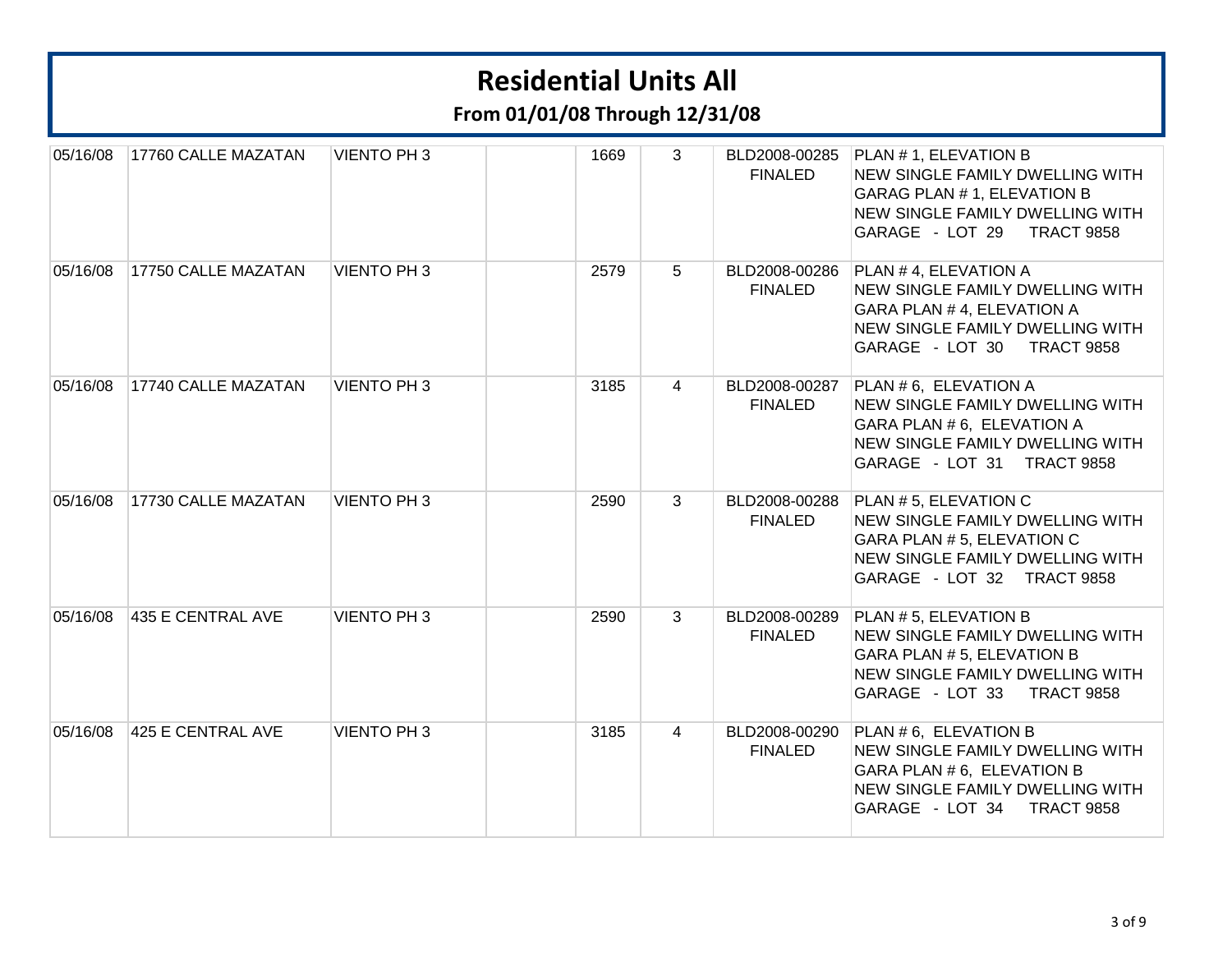**From 01/01/08 Through 12/31/08**

| 05/16/08 | 415 E CENTRAL AVE    | <b>VIENTO PH3</b>    | 2293 | 5              | BLD2008-00291<br><b>FINALED</b> | PLAN # 2, ELEVATION B<br>NEW SINGLE FAMILY DWELLING WITH<br>GARA PLAN # 2, ELEVATION B<br>NEW SINGLE FAMILY DWELLING WITH<br>GARAGE - LOT 35 TRACT 9858             |
|----------|----------------------|----------------------|------|----------------|---------------------------------|---------------------------------------------------------------------------------------------------------------------------------------------------------------------|
| 05/16/08 | 405 E CENTRAL AVE    | <b>VIENTO PH3</b>    | 1669 | 3              | BLD2008-00292<br><b>FINALED</b> | <b>PLAN # 1, ELEVATION C</b><br>NEW SINGLE FAMILY DWELLING WITH<br>GARA PLAN # 1, ELEVATION C<br>NEW SINGLE FAMILY DWELLING WITH<br>GARAGE - LOT 36 TRACT 9858      |
| 05/16/08 | 395 E CENTRAL AVE    | <b>VIENTO PH3</b>    | 2579 | 5              | BLD2008-00293<br><b>FINALED</b> | PLAN # 4, ELEVATION D<br>NEW SINGLE FAMILY DWELLING WITH<br>GARA PLAN # 4, ELEVATION D<br>NEW SINGLE FAMILY DWELLING WITH<br>GARAGE - LOT 37 TRACT 9858             |
| 05/16/08 | 385 E CENTRAL AVE    | <b>VIENTO PH3</b>    | 2637 | $\overline{4}$ | BLD2008-00294<br><b>FINALED</b> | <b>PLAN #3, ELEVATION D</b><br>NEW SINGLE FAMILY DWELLING WITH<br>GARA PLAN # 3, ELEVATION D<br>NEW SINGLE FAMILY DWELLING WITH<br>GARAGE - LOT 38 TRACT 9858       |
| 05/16/08 | 375 E CENTRAL AVE    | <b>VIENTO PH3</b>    | 2579 | 5              | BLD2008-00295<br><b>FINALED</b> | PLAN #4, ELEVATION A<br>NEW SINGLE FAMILY DWELLING WITH<br>GARAG PLAN # 4, ELEVATION A<br>NEW SINGLE FAMILY DWELLING WITH<br>GARAGE - LOT 39 TRACT 9858             |
| 06/27/08 | <b>18422 RUBY LN</b> | <b>MADRONE PLAZA</b> | 1633 | 3              | BLD2007-00681<br><b>FINALED</b> | <b>ATTACHED SINGLE FAMILY DWELLING</b><br>WITH GARAGE LOT # 52 ATTACHED<br>SINGLE FAMILY DWELLING WITH<br>GARAGE LOT # 52 TRACT # 9896<br>PLAN 3B - (EXTENDED DECK) |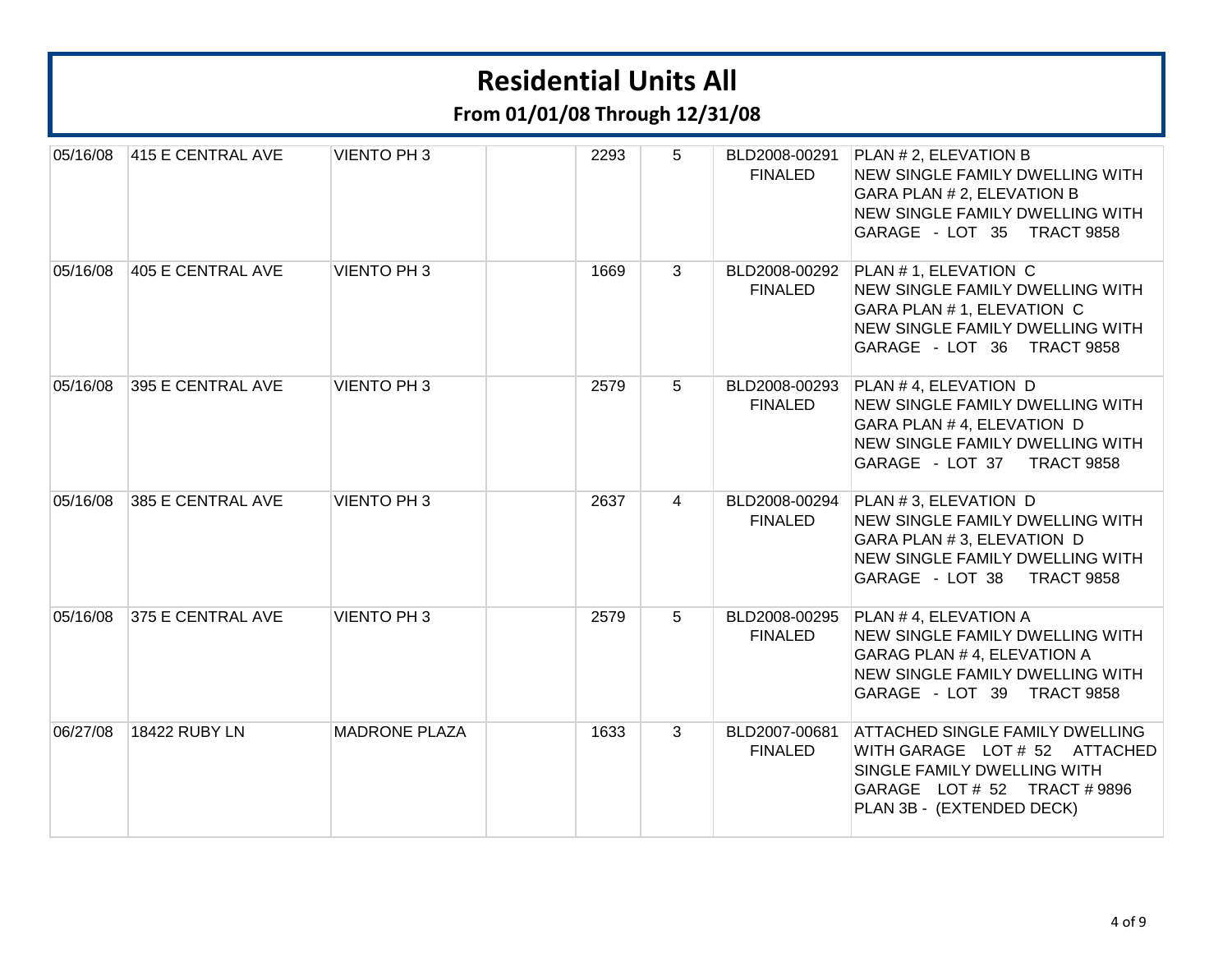**From 01/01/08 Through 12/31/08**

| 06/27/08 | 18418 RUBY LN        | <b>MADRONE PLAZA</b> | 1330 | 2              | BLD2007-00682<br><b>FINALED</b> | <b>ATTACHED SINGLE FAMILY DWELLING</b><br>WITH GARAGE LOT # 53<br>ATTACHED<br>SINGLE FAMILY DWELLING WITH<br>GARAGE LOT # 53 TRACT # 9896<br>PLAN <sub>2A</sub>   |
|----------|----------------------|----------------------|------|----------------|---------------------------------|-------------------------------------------------------------------------------------------------------------------------------------------------------------------|
| 06/27/08 | 18414 RUBY LN        | <b>MADRONE PLAZA</b> | 1330 | $\overline{2}$ | BLD2007-00683<br><b>FINALED</b> | <b>ATTACHED SINGLE FAMILY DWELLING</b><br>WITH GARAGE LOT # 54 ATTACHED<br>SINGLE FAMILY DWELLING WITH<br>GARAGE LOT # 54 TRACT # 9896<br>PLAN <sub>2B</sub>      |
| 06/27/08 | <b>18410 RUBY LN</b> | <b>MADRONE PLAZA</b> | 1330 | 2 <sup>1</sup> | BLD2007-00684<br><b>FINALED</b> | <b>ATTACHED SINGLE FAMILY DWELLING</b><br>WITH GARAGE LOT # 55<br>ATTACHED<br>SINGLE FAMILY DWELLING WITH<br>GARAGE LOT # 55 TRACT # 9896<br>PLAN <sub>2A</sub>   |
| 06/27/08 | <b>18406 RUBY LN</b> | <b>MADRONE PLAZA</b> | 1090 | $\mathbf{1}$   | BLD2007-00685<br><b>FINALED</b> | <b>ATTACHED SINGLE FAMILY DWELLING</b><br>WITH GARAGE LOT # 56 ATTACHED<br>SINGLE FAMILY DWELLING WITH<br>GARAGE LOT # 56 TRACT # 9896<br>PLAN <sub>1A</sub>      |
| 06/27/08 | 18405 RUBY LN        | <b>MADRONE PLAZA</b> | 1633 | 3              | BLD2007-00686<br><b>FINALED</b> | <b>ATTACHED SINGLE FAMILY DWELLING</b><br>WITH GARAGE LOT # 57 ATTACHED<br>SINGLE FAMILY DWELLING WITH<br>GARAGE LOT # 57 TRACT # 9896<br>PLAN 3A (EXTENDED DECK) |
| 06/27/08 | 18409 RUBY LN        | <b>MADRONE PLAZA</b> | 1330 | $\overline{2}$ | BLD2007-00687<br><b>FINALED</b> | <b>ATTACHED SINGLE FAMILY DWELLING</b><br>WITH GARAGE LOT # 58 ATTACHED<br>SINGLE FAMILY DWELLING WITH<br>GARAGE LOT # 58 TRACT #9896<br>PLAN <sub>2B</sub>       |
| 06/27/08 | <b>18413 RUBY LN</b> | <b>MADRONE PLAZA</b> | 1330 | 2              | BLD2007-00688<br><b>FINALED</b> | <b>ATTACHED SINGLE FAMILY DWELLING</b><br>WITH GARAGE LOT # 59 ATTACHED<br>SINGLE FAMILY DWELLING WITH<br>GARAGE LOT # 59<br>TRACT # 9896<br>PLAN <sub>2C</sub>   |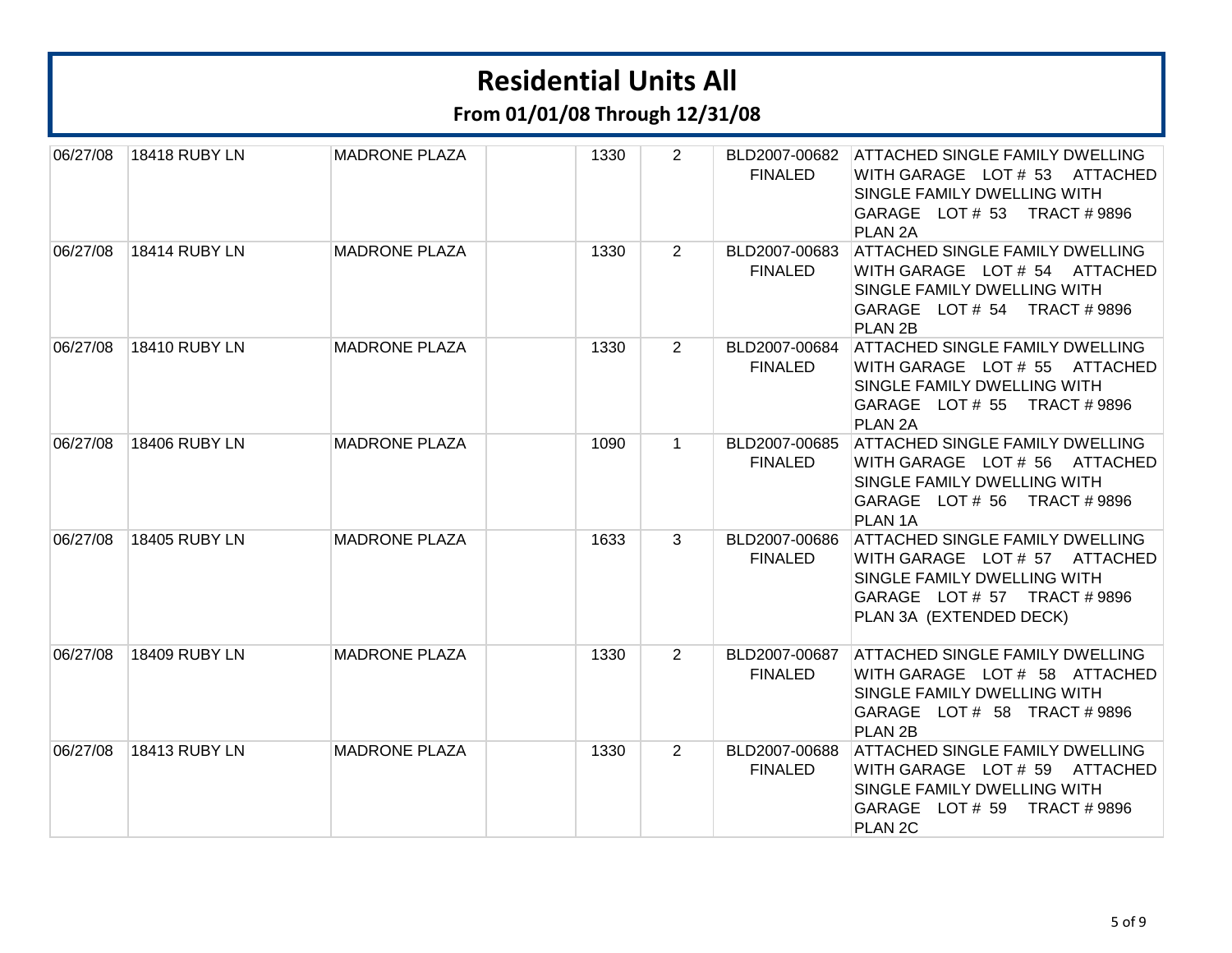**From 01/01/08 Through 12/31/08**

| 06/27/08 | 18417 RUBY LN        | <b>MADRONE PLAZA</b> | 1330 | $\overline{2}$ | BLD2007-00689<br><b>FINALED</b> | <b>ATTACHED SINGLE FAMILY DWELLING</b><br>WITH GARAGE LOT # 60<br>ATTACHED<br>SINGLE FAMILY DWELLING WITH<br>GARAGE LOT # 60<br><b>TRACT #9896</b><br>PLAN <sub>2C</sub> |
|----------|----------------------|----------------------|------|----------------|---------------------------------|--------------------------------------------------------------------------------------------------------------------------------------------------------------------------|
| 06/27/08 | 18421 RUBY LN        | <b>MADRONE PLAZA</b> | 1633 | 3              | BLD2007-00690<br><b>FINALED</b> | <b>ATTACHED SINGLE FAMILY DWELLING</b><br>WITH GARAGE LOT # 61 ATTACHED<br>SINGLE FAMILY DWELLING WITH<br>GARAGE LOT # 61<br><b>TRACT # 9896</b><br>PLAN 3B              |
| 06/27/08 | <b>18425 RUBY LN</b> | <b>MADRONE PLAZA</b> | 1090 | $\mathbf 1$    | BLD2007-00691<br><b>FINALED</b> | <b>ATTACHED SINGLE FAMILY DWELLING</b><br>WITH GARAGE LOT # 62 ATTACHED<br>SINGLE FAMILY DWELLING WITH<br>GARAGE LOT # 62 TRACT # 9896<br>PLAN <sub>1A</sub>             |
| 06/27/08 | 18429 RUBY LN        | <b>MADRONE PLAZA</b> | 1330 | $\overline{2}$ | BLD2007-00692<br><b>FINALED</b> | <b>ATTACHED SINGLE FAMILY DWELLING</b><br>WITH GARAGE LOT # 63 ATTACHED<br>SINGLE FAMILY DWELLING WITH<br>GARAGE LOT # 63 TRACT # 9896<br>PLAN <sub>2A</sub>             |
| 06/27/08 | 18433 RUBY LN        | <b>MADRONE PLAZA</b> | 1330 | $\overline{2}$ | BLD2007-00693<br><b>FINALED</b> | <b>ATTACHED SINGLE FAMILY DWELLING</b><br>WITH GARAGE LOT # 64 ATTACHED<br>SINGLE FAMILY DWELLING WITH<br>GARAGE LOT # 64<br><b>TRACT # 9896</b><br>PLAN <sub>2B</sub>   |
| 06/27/08 | <b>18437 RUBY LN</b> | <b>MADRONE PLAZA</b> | 1330 | $\overline{2}$ | BLD2007-00694<br><b>FINALED</b> | <b>ATTACHED SINGLE FAMILY DWELLING</b><br>WITH GARAGE LOT # 65<br>ATTACHED<br>SINGLE FAMILY DWELLING WITH<br>GARAGE LOT # 65 TRACT # 9896<br>PLAN <sub>2A</sub>          |
| 06/27/08 | <b>18441 RUBY LN</b> | <b>MADRONE PLAZA</b> | 1633 | 3              | BLD2007-00695<br><b>FINALED</b> | <b>ATTACHED SINGLE FAMILY DWELLING</b><br>WITH GARAGE LOT # 66<br>ATTACHED<br>SINGLE FAMILY DWELLING WITH<br>GARAGE LOT # 66 TRACT # 9896<br>PLAN 3B (EXTENDED DECK)     |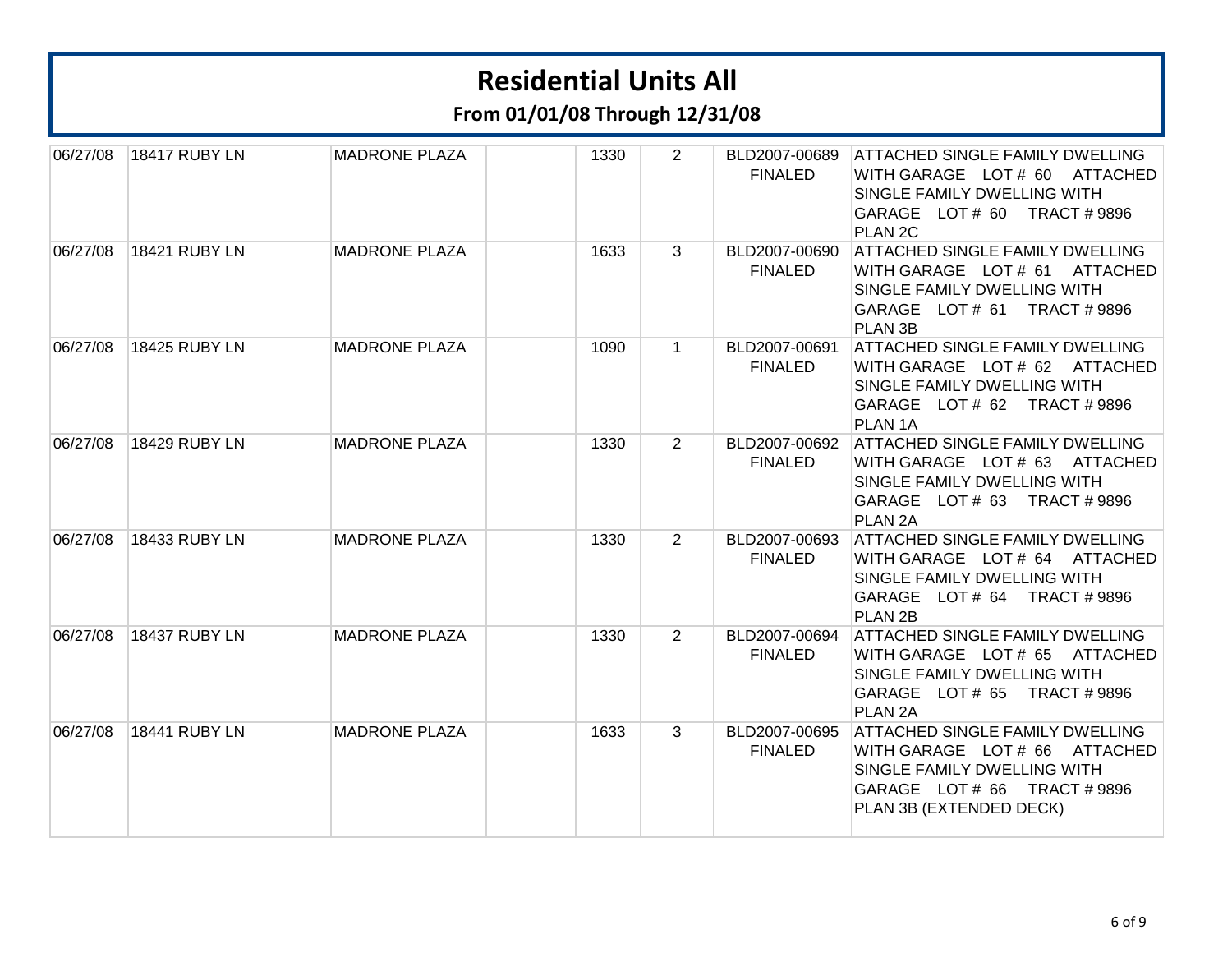**From 01/01/08 Through 12/31/08**

| 06/27/08 | 18440 EMERALD LN | <b>MADRONE PLAZA</b> | 1633 | 3              | BLD2007-00696<br><b>FINALED</b> | <b>ATTACHED SINGLE FAMILY DWELLING</b><br>WITH GARAGE LOT # 67 ATTACHED<br>SINGLE FAMILY DWELLING WITH<br>GARAGE LOT # 67 TRACT # 9896<br>PLAN 3B               |
|----------|------------------|----------------------|------|----------------|---------------------------------|-----------------------------------------------------------------------------------------------------------------------------------------------------------------|
| 06/27/08 | 18436 EMERALD LN | <b>MADRONE PLAZA</b> | 1330 | $\overline{2}$ | BLD2007-00697<br><b>FINALED</b> | <b>ATTACHED SINGLE FAMILY DWELLING</b><br>WITH GARAGE LOT # 68 ATTACHED<br>SINGLE FAMILY DWELLING WITH<br>GARAGE LOT # 68 TRACT # 9896<br>PLAN <sub>2C</sub>    |
| 06/27/08 | 18432 EMERALD LN | <b>MADRONE PLAZA</b> | 1330 | 2 <sup>1</sup> | BLD2007-00698<br><b>FINALED</b> | <b>ATTACHED SINGLE FAMILY DWELLING</b><br>WITH GARAGE LOT # 69<br>ATTACHED<br>SINGLE FAMILY DWELLING WITH<br>GARAGE LOT # 69 TRACT # 9896<br>PLAN <sub>2C</sub> |
| 06/27/08 | 18428 EMERALD LN | <b>MADRONE PLAZA</b> | 1330 | 2              | BLD2007-00699<br><b>FINALED</b> | <b>ATTACHED SINGLE FAMILY DWELLING</b><br>WITH GARAGE LOT # 70 ATTACHED<br>SINGLE FAMILY DWELLING WITH<br>GARAGE LOT #70 TRACT #9896<br>PLAN <sub>2B</sub>      |
| 06/27/08 | 18424 EMERALD LN | <b>MADRONE PLAZA</b> | 1633 | 3              | BLD2007-00700<br><b>FINALED</b> | <b>ATTACHED SINGLE FAMILY DWELLING</b><br>WITH GARAGE LOT # 71 ATTACHED<br>SINGLE FAMILY DWELLING WITH<br>GARAGE LOT #71 TRACT #9896<br>PLAN 3A (EXTENDED DECK) |
| 06/27/08 | 18416 EMERALD LN | <b>MADRONE PLAZA</b> | 1090 | $\mathbf{1}$   | BLD2007-00701<br><b>FINALED</b> | <b>ATTACHED SINGLE FAMILY DWELLING</b><br>WITH GARAGE LOT # 72 ATTACHED<br>SINGLE FAMILY DWELLING WITH<br>GARAGE LOT #72 TRACT #9896<br>PLAN <sub>1A</sub>      |
| 06/27/08 | 18412 EMERALD LN | <b>MADRONE PLAZA</b> | 1330 | $2^{\circ}$    | BLD2007-00702<br><b>FINALED</b> | <b>ATTACHED SINGLE FAMILY DWELLING</b><br>WITH GARAGE LOT # 73 ATTACHED<br>SINGLE FAMILY DWELLING WITH<br>GARAGE LOT #73<br>TRACT # 9896<br>PLAN 2D             |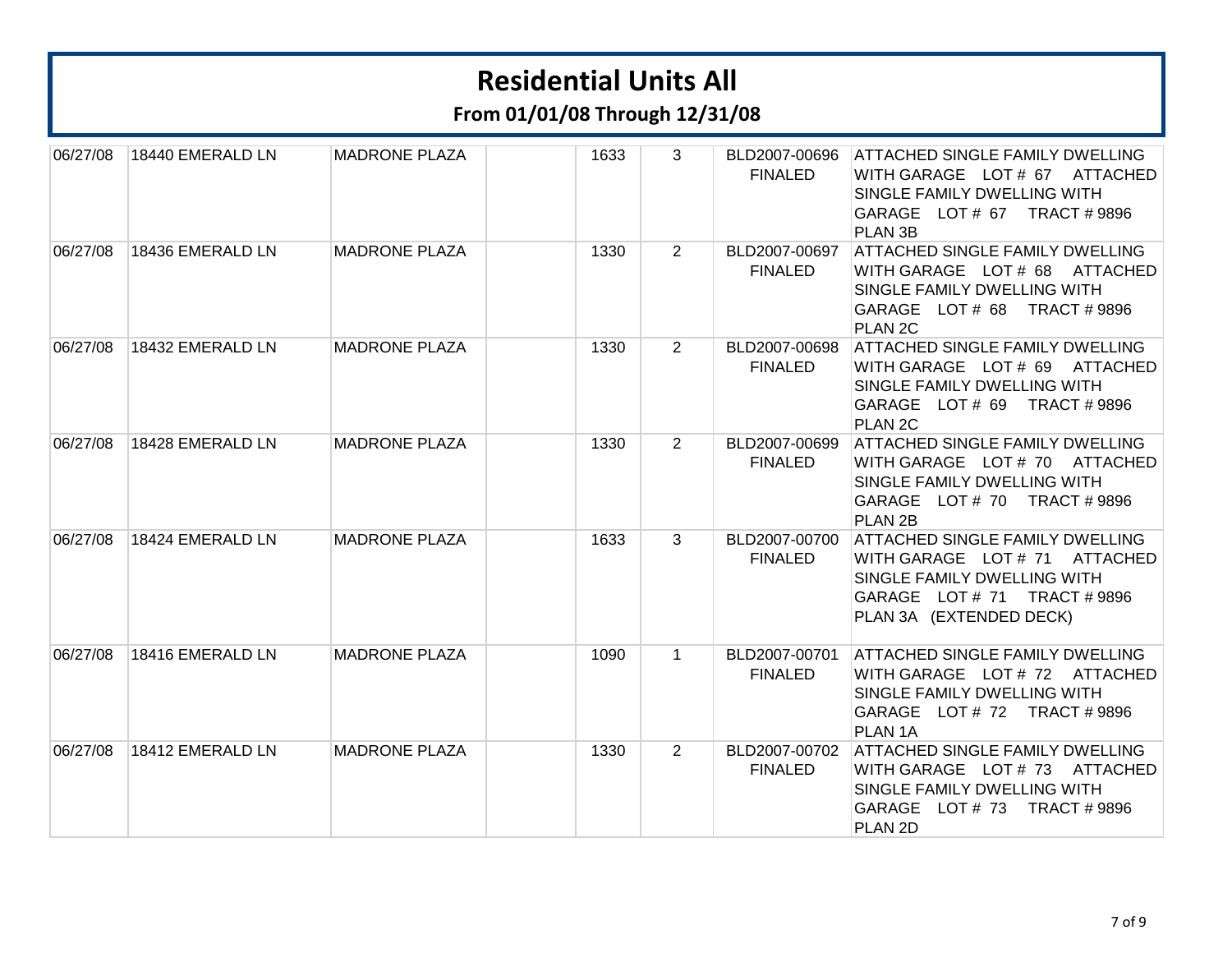**From 01/01/08 Through 12/31/08**

| 06/27/08 | 18408 EMERALD LN | <b>MADRONE PLAZA</b> | 1330 | $\mathbf{2}^{\prime}$ | BLD2007-00703<br><b>FINALED</b> | <b>ATTACHED SINGLE FAMILY DWELLING</b><br>WITH GARAGE LOT # 74 ATTACHED<br>SINGLE FAMILY DWELLING WITH<br>GARAGE LOT #74 TRACT #9896<br>PLAN <sub>2A</sub>                          |
|----------|------------------|----------------------|------|-----------------------|---------------------------------|-------------------------------------------------------------------------------------------------------------------------------------------------------------------------------------|
| 06/27/08 | 18404 EMERALD LN | <b>MADRONE PLAZA</b> | 1633 | 3                     | BLD2007-00704<br><b>FINALED</b> | <b>ATTACHED SINGLE FAMILY DWELLING</b><br>WITH GARAGE LOT # 75 ATTACHED<br>SINGLE FAMILY DWELLING WITH<br>GARAGE LOT #75 TRACT #9896<br>PLAN 3B (EXTENDED DECK)                     |
| 08/04/08 | 239 JARVIS DR    | <b>MADRONE PLAZA</b> | 1633 | 3                     | BLD2007-00705<br><b>FINALED</b> | <b>ATTACHED SINGLE FAMILY DWELLING</b><br>WITH GARAGE LOT # 79 ATTACHED<br>SINGLE FAMILY DWELLING WITH<br>GARAGE LOT # 79 TRACT # 9896<br>PLAN 3B                                   |
| 08/04/08 | 235 JARVIS DR    | <b>MADRONE PLAZA</b> | 1330 | $2^{\circ}$           | BLD2007-00706<br><b>FINALED</b> | <b>ATTACHED SINGLE FAMILY DWELLING</b><br>WITH GARAGE LOT # 80 ATTACHED<br>SINGLE FAMILY DWELLING WITH<br>GARAGE LOT # 80 TRACT # 9896<br>PLAN <sub>2A</sub>                        |
| 08/04/08 | 231 JARVIS DR    | <b>MADRONE PLAZA</b> | 1330 | 2                     | BLD2007-00707<br><b>FINALED</b> | <b>ATTACHED SINGLE FAMILY DWELLING</b><br>WITH GARAGE LOT # 81 ATTACHED<br>SINGLE FAMILY DWELLING WITH<br>GARAGE LOT # 81 TRACT # 9896<br>PLAN <sub>2B</sub>                        |
| 08/04/08 | 227 JARVIS DR    | <b>MADRONE PLAZA</b> | 1330 | $2^{\circ}$           | BLD2007-00708<br><b>FINALED</b> | <b>ATTACHED SINGLE FAMILY DWELLING</b><br>WITH GARAGE LOT # 82 ATTACHED<br>SINGLE FAMILY DWELLING WITH<br>GARAGE LOT # 82 TRACT # 9896<br>PLAN <sub>2A</sub>                        |
| 08/04/08 | 223 JARVIS DR    | <b>MADRONE PLAZA</b> | 1633 | 3                     | BLD2007-00709<br><b>FINALED</b> | <b>ATTACHED SINGLE FAMILY DWELLING</b><br>WITH GARAGE LOT #83<br><b>ATTACHED</b><br>SINGLE FAMILY DWELLING WITH<br>GARAGE LOT #83<br><b>TRACT # 9896</b><br>PLAN 3B (EXTENDED DECK) |